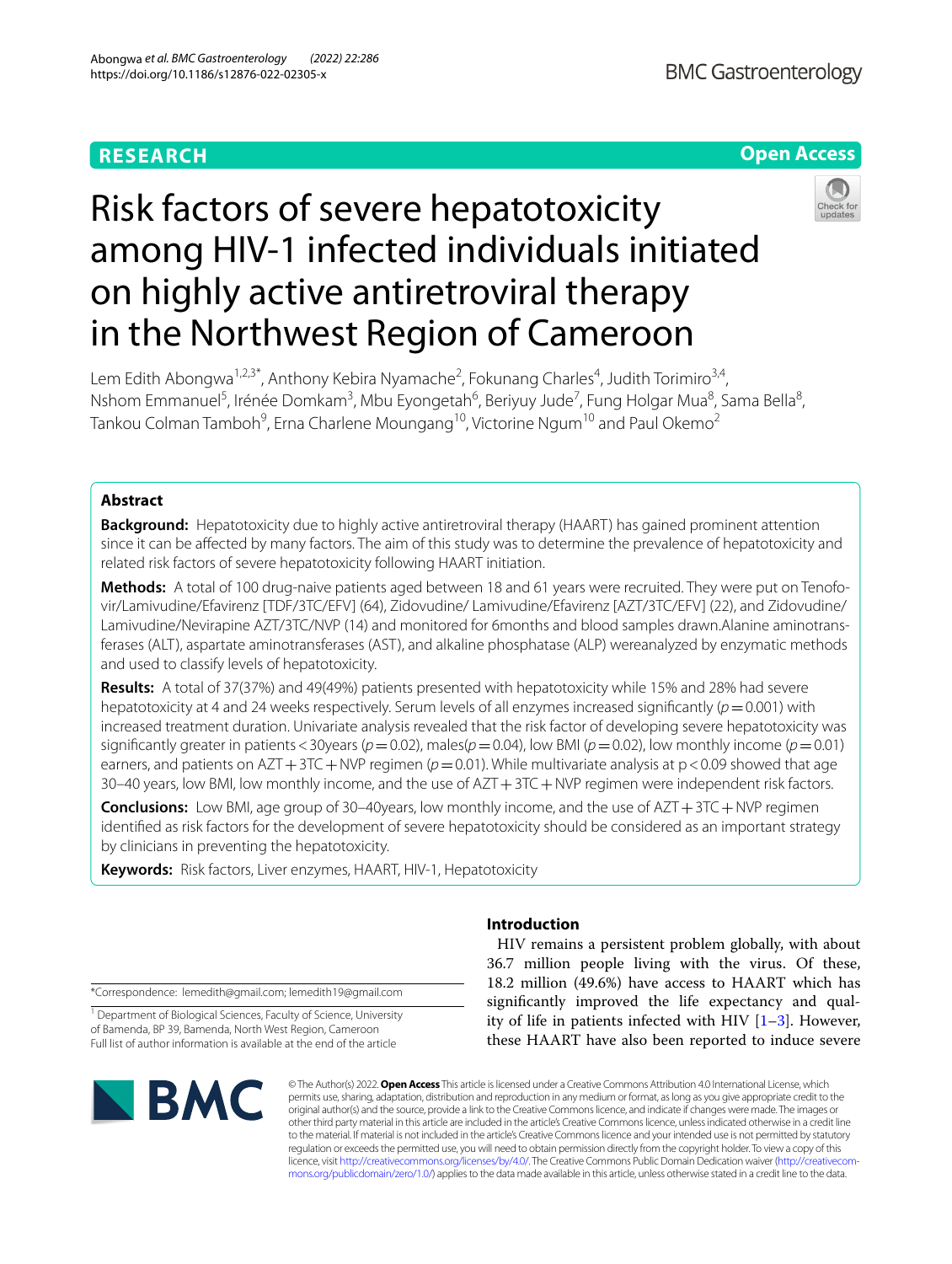or life-threatening cases of adverse efects such as hepatotoxicity which have been the most important limiting factors to the successful use of HAART [\[3](#page-6-1)]. In the era of HAART, hepatotoxicity prevalence range of 1–54.0% and has been attributed to the discontinuation of HAART which has increased the morbidity and mortality rates among patients infected with HIV [\[2](#page-6-2)[–7\]](#page-7-0).

Several studies have been conducted to determine the risk factors of hepatotoxicity in patients with HIV. These factors include age, gender, type of HAART, viral load, hypertryglyceridemia, hyperglycemia, history of tuberculosis therapy and hepatitis B and Hepatitis C coinfection, alcohol abuse, higher baseline ALT or AST [\[3](#page-6-1), [5,](#page-7-1) [7](#page-7-0)[–10](#page-7-2)]. However, these fndings cannot be universally applicable based on diverse regions, cultures, and specifc human adaptations making it impossible to extrapolate the information from one population to another. Thus this study aimed to determine the prevalence of hepatotoxicity and related risk factors of severe hepatotoxicity among patients infected with HIV on HAART.

#### **Methods**

# **Study design and population**

This was a hospital-based longitudinal analytical study conducted at the HIV Outpatient Clinic in Ndop, Santa, Bali, and Bafut District Hospitals and the Regional hospital of Bamenda of the NWR of Cameroon from February 2016 to November 2016. The sampled sites better represent the diferent backgrounds of individuals from the entire NWR of Cameroon. Bafut, Santa, Bali, and Ndop are in rural areas while Bamenda is from urban settings. The National Ethics Committee of Cameroon approved the study protocols with ethical approval number No 2016/01/689/CE/CNERSH/SP, and all patients gave their written consent before enrolment. The eligibility criteria included a confrmed HIV-1 infection, HAART naïve, negative for viral hepatitis B or C, not on tuberculosis treatment, and willingness to be followed up for at least 24 weeks.

Data were obtained with the aid of a pre-tested questionnaire and with the consultation of the patient's record. These include information on; age, sex, weight, level of education, monthly income, history of alcohol and cigarette use, type of HAART, concomitant use of other drugs within 4 weeks before enrolment, WHO clinical staging, and the year the patient was frst diagnosed of HIV. Patients routinely visited the HIV clinic every 4 weeks and were either on Tenofovir (TDF) + Lamivudine (3TC)+Efavirenz (EFV) or Zidovudine (AZT)+Lamivudine + Nevirapine  $(NVP)$  or  $AZT+3TC+EFV$ according to Cameroonian HIV-1 frst-line treatment guidelines. On each of these visits, clinical evaluation and assessment for adherence to HAART using self-report and pill counts were performed.

#### **Laboratory evaluations**

About five ml of venous blood was collected from each subject and processed to obtain serum. Measurement of Alanine aminotransferase (ALT), aspartate aminotransferase (AST), and alkaline phosphatase (ALP) was done using the SPINREACT commercial kits(Ctra Santa Coloma, Spain) as described by manufactures' manual and guided by the controls using the Urit 3300 machine (Diamond Diagnostics, USA). Case defnitions for the various hepatic enzymes were determined based on sex with respect to the reference range considered as up to 40.0 U/L, 38.0 U/L and between 69 and 117.0 U/L for males; and up to 32.0 U/ L, up to 31.0 U/L and between 69 and 117.0 U/L for females; for ALT, AST, and ALP respectively.

Hepatotoxicity was graded using the levels of ALT, AST, and ALP according to classifed AIDS Clinical Trials Group classifications as; grade  $1$  (1.25-2.5<sup>x</sup>ULN), grade 2 (2.51-5.0<sup>x</sup>ULN), Grade 3 (5.1-10<sup>x</sup>ULN) and, grade 4 (>10<sup>x</sup>ULN) [\[11](#page-7-3)]. Severe hepatotoxicity was defined as Grade 3 or 4. ALT, AST, and ALP grades were discordant. The one with the highest of the three grades was therefore used for classifcation [[9,](#page-7-4) [12](#page-7-5)].

#### **Statistical analysis**

The clinical assessment and laboratory results were recorded and double-checked using Microsoft Excel database and analyzed using Statistical Package for the Social Sciences version 20. Categorical variables were expressed as frequencies and proportions and compared using the Chi-square test while continuous variables were expressed as means  $\pm$  standard error of mean (SEM) and compared to the diferent treatment durations using the unpaired t-test. The fixed covariates considered to be possible risk factors for the liver elevated enzyme (LEE) at baseline parameters were explored using univariate logistic regression with unadjusted odds ratios and adjusted odds ratios for multivariate analyses to identify risk factors associated with severe hepatotoxicity. The level of signifcance was set at 5% throughout the analyses.

# **Results**

## **Study population**

A total of 100 patients were recruited into the study. Mean (SEM) age of the100 patients with HIV was  $36.53(0.56)$  years and ranged from  $18-61$  years. The majority 53(53.0%), 43(43.0%), 57(57.0%), and 64(64.0%) were female, within the age range 30–39 years, had CD4<sup>+</sup> T cell count of <200 cells/mm<sup>3</sup> and were placed on  $TDF+3TC+EFV$  treatment respectively (Table [1](#page-2-0)).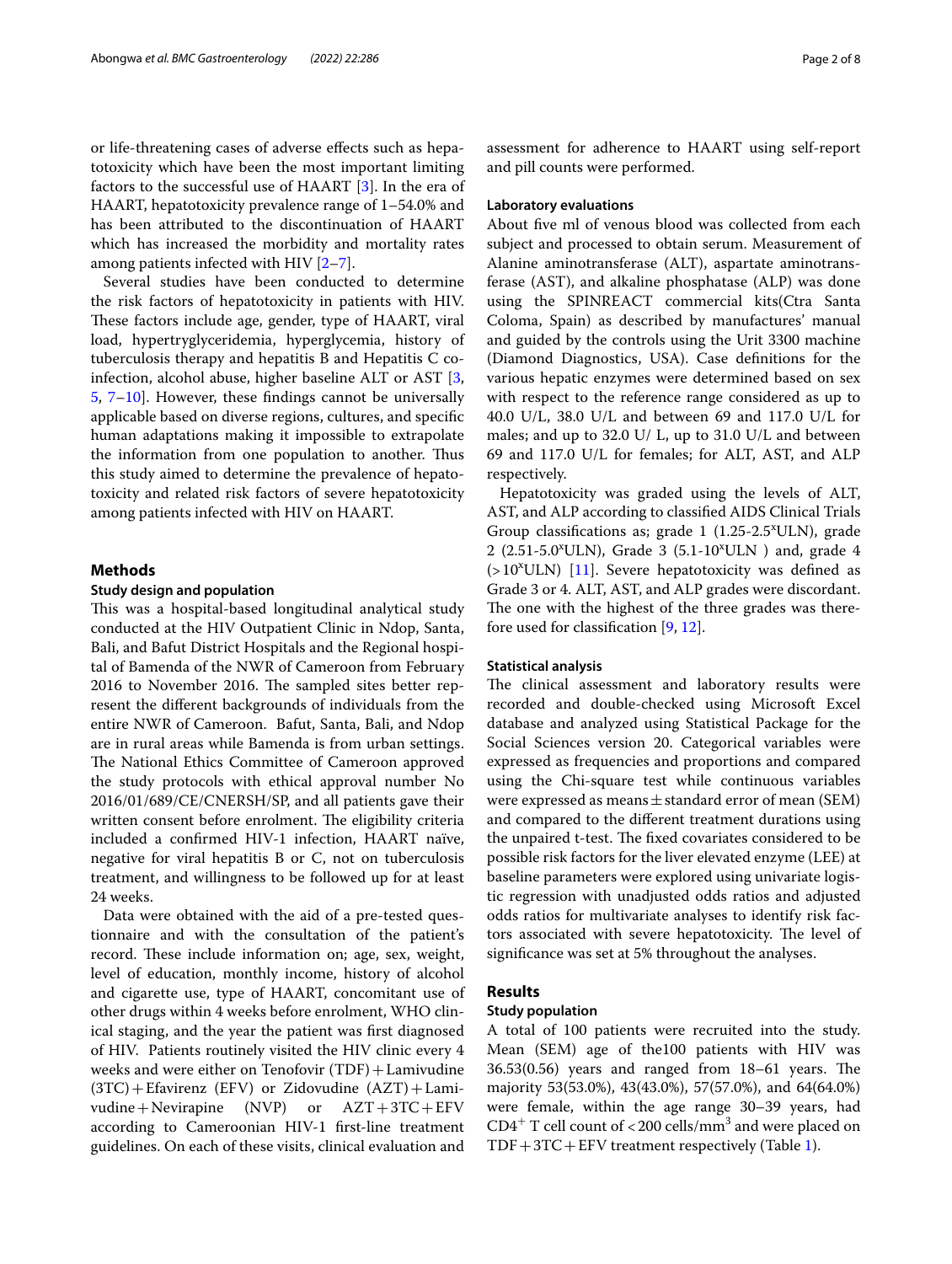<span id="page-2-0"></span>**Table 1** Socio- demographic and inclusion characteristics of the study population

| <b>Characteristics</b>              | Factors(Frequency)    | %    |
|-------------------------------------|-----------------------|------|
| Age (years) Range                   | $<$ 30 years (27)     | 27.0 |
|                                     | 30-40 years (43)      | 43.0 |
|                                     | >40 years (30)        | 30.0 |
| Sex                                 | Female (53)           | 53.0 |
|                                     | Male (47)             | 47.0 |
| BMI ( $kg/m2$ )                     | Low (47)              | 47.0 |
|                                     | Normal (31)           | 31.0 |
|                                     | Overweight (7)        | 7.0  |
|                                     | Obese (15)            | 15.0 |
| Level of education                  | None (5)              | 5.0  |
|                                     | Primary (51)          | 51.0 |
|                                     | Secondary (38)        | 38.0 |
|                                     | Tertiary (6)          | 6.0  |
| Monthly Income                      | $< 50,000$ frs $(77)$ | 77.0 |
|                                     | $> 50,000$ frs $(23)$ | 23.0 |
| Alcohol intake                      | Yes (56)              | 56.0 |
|                                     | No (44)               | 44.0 |
| Cigarette or Tobacco intake         | No (73)               | 73.0 |
|                                     | Yes (27)              | 27.0 |
| Year of diagnosis                   | $<$ 1 Year (84)       | 84.0 |
|                                     | $1-3$ Years $(4)$     | 4.0  |
|                                     | > 3 Years (12)        | 12.0 |
| CD4 class (cells/ mm <sup>3</sup> ) | $<$ 200 $(57)$        | 57.0 |
|                                     | $>$ 200 (43)          | 43.0 |
| WHO stages                          | stage 1 (14)          | 14.0 |
|                                     | stage $2(45)$         | 45.0 |
|                                     | stage 3 (37)          | 37.0 |
|                                     | stage $4(4)$          | 4.0  |
| Drug type                           | $TDF + 3TC + EFV(64)$ | 64.0 |
|                                     | $AZT + 3TC + EFV(22)$ | 22.0 |
|                                     | $AZT + 3TC + NVP(14)$ | 14.0 |

3TC: Lamivudine, AZT: Zidovudine, BMI: Body mass index, EFV: Efavirenz, NVP: Nevirapine; TDF: Tenofovir

## **Prevalence of hepatotoxicity**

All the patients 100 (100%) had no signifcant LEE at baseline. Using ALT, AST, ALP or a combination of any of them showed that 37(37%) and 49(49%) patients presented with hepatotoxicity at 4 and 24 weeks respectively. This difference was significant ( $\chi^2$ =68.18; *p*=0.000). Of this, 22% and 21% had mild-to-moderate (Grades 1 and 2) toxicity at 4 and 24 weeks while 15% and 28% had severe hepatotoxicity (Grades 3 and 4) at 4 and 24 weeks respectively as shown in Fig. [1.](#page-2-1)

Median ALT, AST and ALP increased signifcantly with increase in treatment duration at 4weeks and 24weeks; ALT (F=16.8;  $p=0.001$ ), AST (F=11.3; $p=0.001$ ) and ALP (F = 7.8;  $p = 0.001$ ) Fig. [2.](#page-2-2)



#### <span id="page-2-1"></span>*Risk factors for severe hepatotoxicity at 24 weeks*

The mean (SD) BMI and  $CD4+T$  cell count of patients with severe hepatotoxicity was  $27.4$  (2.4) kg/m<sup>2</sup> and 168.0  $(25.3)$  cells/mm<sup>3</sup> respectively. From univariate regression analyses, severe hepatotoxicity was significantly  $(p < 0.05)$ high in the age group<30 years, males, patients with low monthly income ( $<$  50,000 FRS), low BMI ( $>$  18.5 Kg/m<sup>2</sup>), and patients who took  $AZT+3TC+NVP$  treatment. The prevalence of severe hepatotoxicity among those who consumed alcohol and smoked cigarettes or tobacco only showed a trend ( $p=0.07$ ) and ( $p=0.09$ ) respectively. In addition level of education, year of diagnosis, WHO staging, were not predictive  $(P>0.05)$  for the development of severe hepatotoxicity (Table [2](#page-3-0)).

Socio-demographic variables (age, gender, BMI, monthly income, alcohol intake, cigarette or tobacco intake,  $CD4^+$  T cells count, and ARV drug type)that showed significance  $p < 0.05$  or a trend  $p = 0.05 - 0.09$ in the univariate analysis were used for themultivariate analysis. Although patients < 30 years old were

<span id="page-2-2"></span>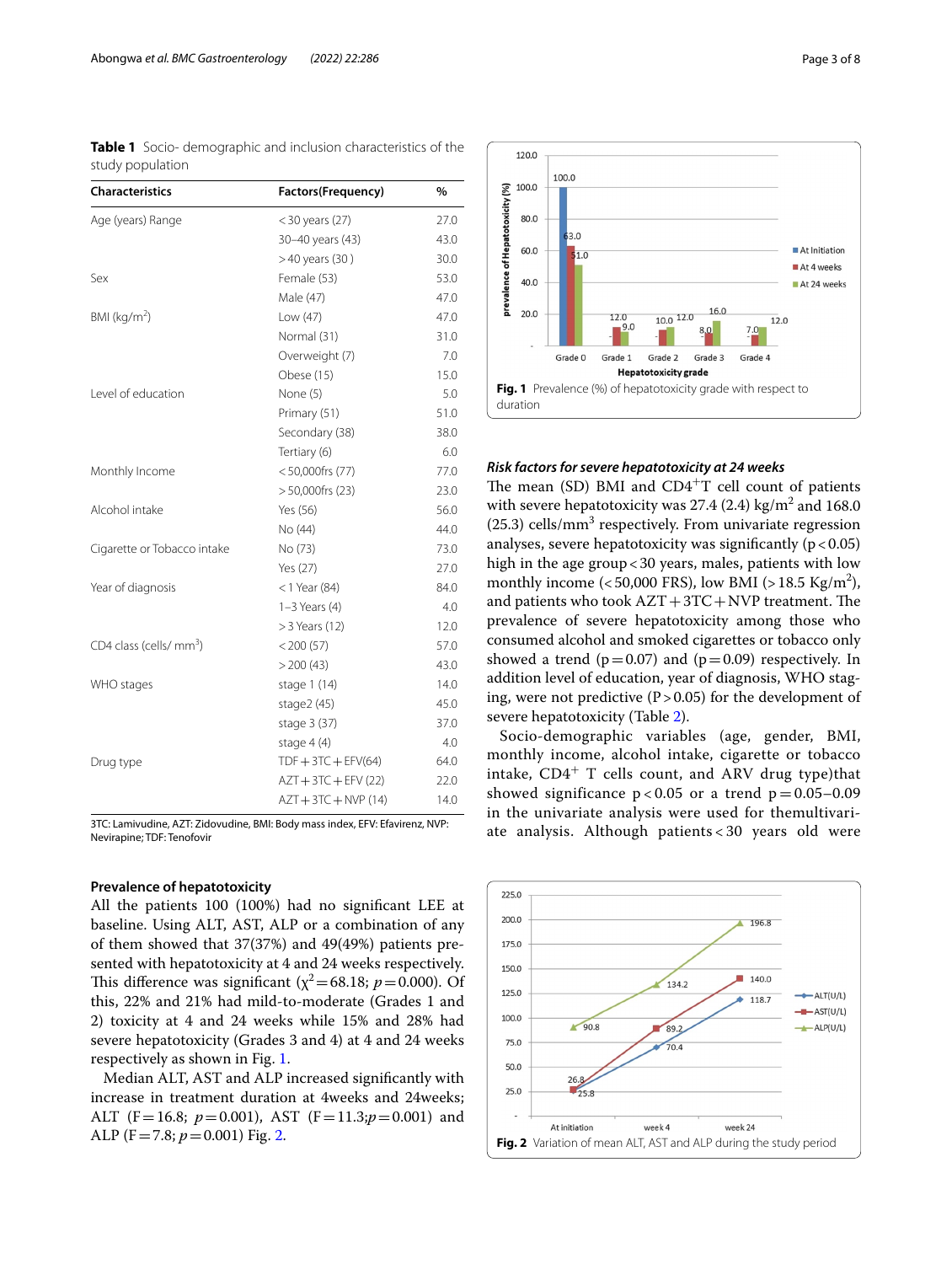| Characteristics of study the<br>population | Level       | <b>Univariate Analysis</b> |           |                      |      |
|--------------------------------------------|-------------|----------------------------|-----------|----------------------|------|
|                                            |             | No N (%)                   | Yes N (%) | OR(95%CI)            | P    |
| Age group (Years)                          | <30         | 14(51.9)                   | 13(48.1)  | $\mathbf{1}$         | 0.02 |
|                                            | $30 - 40$   | 33 (76.7)                  | 10(23.3)  | $0.15(0.03 - 0.65)$  |      |
|                                            | >40         | 25 (83.3)                  | 5(16.7)   | $0.40(0.11 - 1.47)$  |      |
| Gender                                     | Male        | 28 (59.6)                  | 19 (40.4) | $\mathbf{1}$         | 0.04 |
|                                            | Female      | 44 (83.0)                  | 9(17.0)   | $0.26(0.89 - 5.28)$  |      |
| Body Mass Index                            | Normal      | 26 (83.9)                  | 5(16.1)   | $\mathbf{1}$         | 0.02 |
|                                            | Low         | 29(61.7)                   | 18 (38.3) | $0.38(0.04 - 3.35)$  |      |
|                                            | Overweight  | 6(85.7)                    | 1(14.3)   | $0.30(0.11 - 0.78)$  |      |
|                                            | Obese       | 11(73.3)                   | 4(26.7)   | $0.20(0.02 - 1.79)$  |      |
| Level of Education                         | None        | 4(80.0)                    | 1(20.0)   | $\mathbf{1}$         | 0.89 |
|                                            | Primary     | 38 (74.5)                  | 13(25.5)  | $1.37(0.14 - 13.38)$ |      |
|                                            | Secondary   | 26 (68.4)                  | 12(31.6)  | $1.84(0.19 - 18.33)$ |      |
|                                            | Tertiary    | 4(66.7)                    | 2(33.3)   | $2(0.13 - 31.96)$    |      |
| Monthly income                             | < 50,000    | 51 (66.2)                  | 26 (33.8) | $\mathbf{1}$         | 0.01 |
|                                            | >50,000     | 21(91.3)                   | 2(8.7)    | $0.18(0.04 - 0.86)$  |      |
| Alcohol intake                             | No          | 33(75)                     | 11(25)    | $\mathbf{1}$         | 0.07 |
|                                            | Yes         | 39 (69.6)                  | 17(30.4)  | $0.40(0.11 - 1.47)$  |      |
| Cigarette or tobacco intake                | No          | 56 (76.7)                  | 17(23.3)  | $\mathbf{1}$         | 0.09 |
|                                            | Yes         | 16 (59.3)                  | 11(40.7)  | $2.26(0.88 - 5.80)$  |      |
| Year of diagnosis                          | $<$ 1 Year  | 61(72.6)                   | 23(27.4)  | $\mathbf{1}$         | 0.91 |
|                                            | 1-3 Years   | 3(75.0)                    | 1(25.0)   | $0.88(0.09 - 8.94)$  |      |
|                                            | >3 Years    | 8(66.7)                    | 4(33.3)   | $1.33(0.36 - 4.83)$  |      |
| CD4 Count values in cells/µl               | $<$ 200     | 37 (64.9)                  | 20(35.1)  | $\mathbf{1}$         | 0.06 |
|                                            | >200        | 35 (81.4)                  | 8(18.6)   | 0.42(0.161.08)       |      |
| WHO stages                                 | Stage 1     | 8(57.1)                    | 6(42.9)   | $\mathbf{1}$         | 0.27 |
|                                            | Stage2      | 32(71.1)                   | 13 (28.9) | $0.54(0.16 - 1.87)$  |      |
|                                            | Stage 3     | 30(81.1)                   | 7(18.9)   | $0.31(0.08 - 1.19)$  |      |
|                                            | Stage 4     | 2(50.0)                    | 2(50.0)   | $1.33(0.14 - 12.37)$ |      |
| Name of ARV regimen                        | TDF+3TC+EFV | 46 (73.0)                  | 18 (27.0) | $\mathbf{1}$         | 0.01 |
|                                            | AZT+3TC+EFV | 20 (90.9)                  | 2(9.1)    | $0.25(0.05 - 1.18)$  |      |
|                                            | AZT+3TC+NVP | 6(42.9)                    | 8(57.1)   | 2.86 (0.90-9.04)     |      |

<span id="page-3-0"></span>**Table 2** Cox proportional Univariate analysis for Baseline Characteristics of Patients with or without Severe Hepatotoxicity

3TC: Lamivudine, AZT: Zidovudine, BMI: Body mass index, EFV: Efavirenz, NVP: Nevirapine; TDF: Tenofovir

at risk of developing severe hepatotoxicity, the risk became higher 0.16(0.04–0.72) after controlling for the other variables. Low BMI at baseline was also found to be a significant predictor of severe hepatotoxicity in this study. The risk of developing severe hepatotoxicity in patients with low BMI increased to 0.33  $(10%) (AOR = 0.33, 95% CI = 0.11-0.99)$  after controlling for the other variables. The risk was further higher in those presenting with overweight. Furthermore, patients with a monthly income of < 50,000 FRS had a lower risk (0.18) of severe hepatotoxicity ( $OR = 0.18$ , 95%  $CI = 0.04 - 0.86$ ) but after controlling for the other variables, the risk decreased to 0.14(22.2%). Our data

reveal that patients who took  $AZT + 3TC + NVP$  regimen had 2.86 higher risk of developing severe hepatotoxicity than those patients who were on other regimens  $(OR = 2.86, 95\% \text{ CI} = 0.90-9.04)$ . After adjusting for the rest of the variables in the multivariate model, the risk became lower  $(AOR = 2.44, 95\%)$  $CI = 0.5810.26$ ). Even though alcohol intake, cigarettes or tobacco intake, and CD4 counts though showed a trend in univariate analysis indicating an insignificant higher risk of developing severe hepatotoxicity, these factors were not predictors of severe hepatotoxicity. However, the risk was higher in those who consumed alcohol and had low CD4 counts as in Table [3](#page-4-0)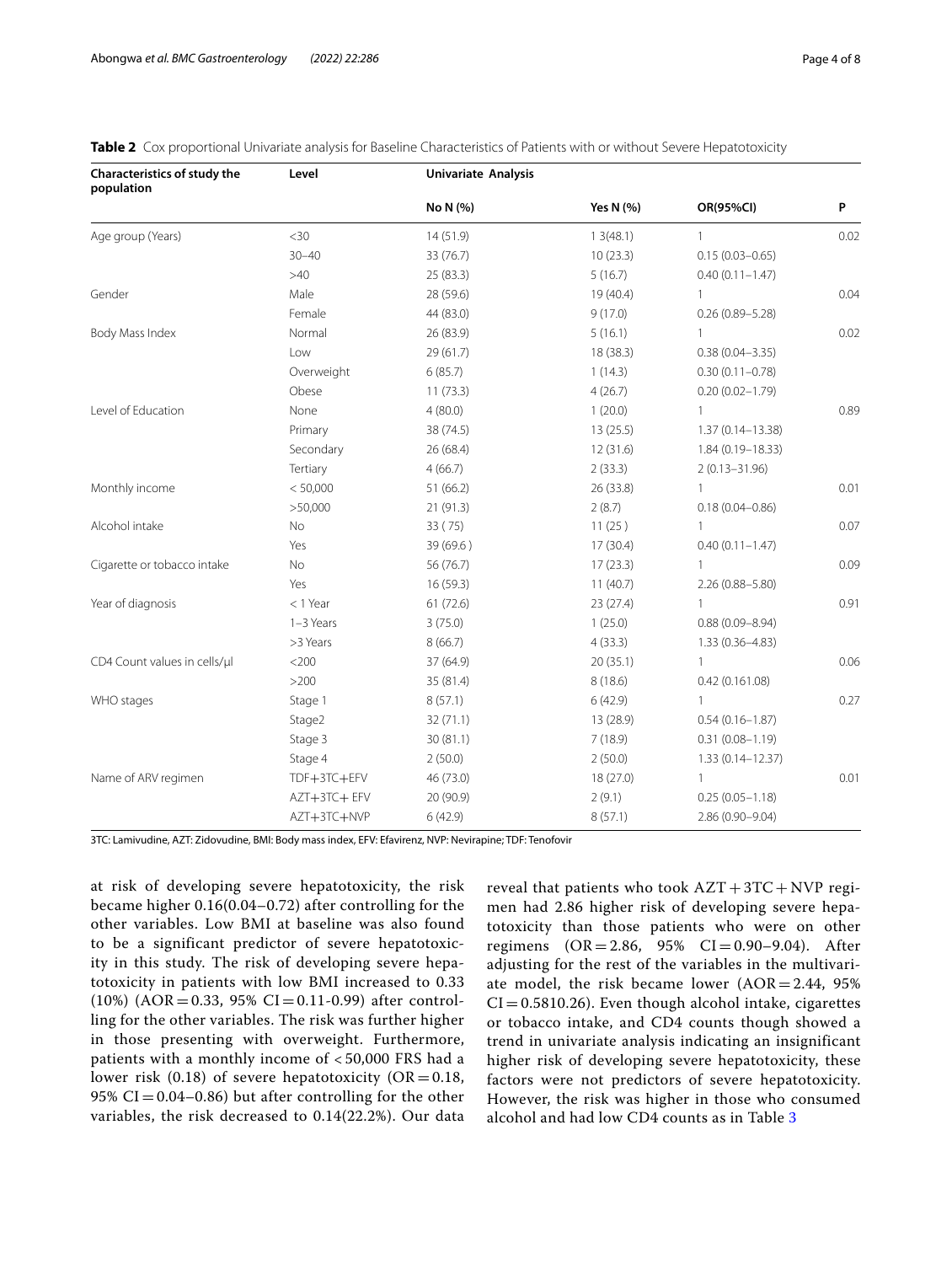<span id="page-4-0"></span>**Table 3** Cox Proportional Multivariate Analysis for Baseline Characteristics of Patients with or without Severe Hepatotoxicity

| <b>Characteristics of the study</b><br>population | Level             | Univariate analysis |      | Multivariate analysis |      |
|---------------------------------------------------|-------------------|---------------------|------|-----------------------|------|
|                                                   |                   | OR (95% CI)         | P    | OR (95% CI)           | P    |
| Age group (Years)                                 | $<$ 30            |                     | 0.02 |                       |      |
|                                                   | $30 - 40$         | $0.15(0.03 - 0.65)$ |      | $0.16(0.04 - 0.72)$   | 0.03 |
|                                                   | >40               | $0.40(0.11 - 1.47)$ |      | $0.32(0.08 - 1.24)$   | 0.1  |
| Gender                                            | Male              |                     | 0.04 |                       |      |
|                                                   | Female            | 0.26(0.895.28)      |      | $1.78(0.58 - 5.49)$   | 0.32 |
| Body Mass Index                                   | Normal            |                     | 0.02 | 1                     |      |
|                                                   | Low               | $0.38(0.04 - 3.35)$ |      | $0.33(0.11-0.99)$     | 0.04 |
|                                                   | Overweight        | $0.30(0.11 - 0.78)$ |      | $0.35(0.21 - 4.59)$   | 0.11 |
| Monthly income                                    | < 50,000          |                     | 0.01 | 1                     |      |
|                                                   | > 50,000          | $0.18(0.04 - 0.86)$ |      | 0.14(0.030.79)        | 0.02 |
| Alcohol intake                                    | <b>No</b>         |                     | 0.07 |                       |      |
|                                                   | Yes               | $0.40(0.11 - 0.47)$ |      | $0.42(0.09 - 1.64)$   | 0.1  |
| Cigarette or tobacco intake                       | <b>No</b>         |                     | 0.09 |                       |      |
|                                                   | Yes               | 2.26 (0.885.80)     |      | $1.68(0.51 - 5.60)$   | 0.39 |
| CD4 Count values                                  | < 200             |                     | 0.06 |                       |      |
|                                                   | >200              | $0.42(0.16 - 1.08)$ |      | $0.65(0.34 - 2.37)$   | 0.16 |
| Name of ARV regimen                               | $TDF + 3TC + EFV$ |                     | 0.01 |                       |      |
|                                                   | $AZT + 3TC + EFV$ | $0.25(0.05 - 1.18)$ |      | $0.18(0.03 - 0.99)$   | 0.22 |
|                                                   | $AZT + 3TC + NVP$ | 2.86 (0.90-9.04)    |      | 2.44 (0.58-10.26)     | 0.03 |

3TC: Lamivudine, AZT: Zidovudine, BMI: Body mass index, EFV: Efavirenz, NVP: Nevirapine; TDF: Tenofovir

## **Discussion**

With the widespread use of HAART and the availability of new ARV medications, hepatotoxicity has gained prominent attention in the management of patients with HIV/AIDS [[3,](#page-6-1) [9,](#page-7-4) [13\]](#page-7-6).

Results from this study like in previous studies in other parts of Cameroon and elsewhere have shown a high prevalence of hepatotoxicity among treated patients with HIV/AIDS [\[6](#page-7-7), [9](#page-7-4)]. HAART-related severe hepatotoxicity results directly either from drug toxicity and/or drug metabolism, hypersensitivity reactions, mitochondrial toxicity, and immune reconstitution infammatory syndrome [[7](#page-7-0), [13\]](#page-7-6).

However, in this study, the adverse event did not have a negative impact on the continuation of the treatment. Our data ranged higher than what has been reported from previous studies by Price and Thio  $(10\%)$  [\[7](#page-7-0)], and Sterling et al.  $(43%)$  [[13](#page-7-6)]. The observed difference could be associated with diferences in the population characteristics, the defnition of hepatotoxicity, and the type of HAART being used.

In this study, a decline in the number of cases on Grade 1 and 2 hepatotoxicities with those in Grade 3 and 4, increasing. This change could not be confirmed based of the short period of follow-up. It will therefore be appropriate if a longer period of follow up could be conducted to fully confrm the observed trend on the hepatotoxicity trend [[4](#page-7-8), [9](#page-7-4)].

The high prevalence of hepatotoxicity after one month of treatment is a clear indication that some liver diseases such as cytomegalovirus and mycobacterium infections, and AIDS-related neoplasms such as lymphoma and Kaposi's sarcoma [\[7](#page-7-0)] are often associated with HIV infection other than HAART. Of the 38 clients presenting with hepatotoxicity after 4 weeks, 17(44.7%) did not present with hepatotoxicity at 24 weeks. However, it has been reported that the hepatotoxic efects of HAART may resolve with time when the organ gets used to the drug in some patients [[14\]](#page-7-9). Nevertheless, early development of hepatotoxicity can be attributed to mitochondrial toxicity, hypersensitivity reaction, or other opportunistic diseases such as *Mycobacterium* avium complex, *Candidaalbicans, Toxoplasma gondii, Leishmania* species, *Strongyloidesstercoralis*, Cytomegalovirus, etc[[7,](#page-7-0) [10](#page-7-2)].

On the other hand, since HIV-1 infected patients could be co-infected with other infections, we could not rule out the possibility of these patients having taken othercombinations of non-ART medications orherbal concoctions, which could also have had adverse liver efects either alone or in combination[[7\]](#page-7-0). Secondly, all patients in this study received cotrimoxazole prophylaxis for the treatment of opportunistic infections. All these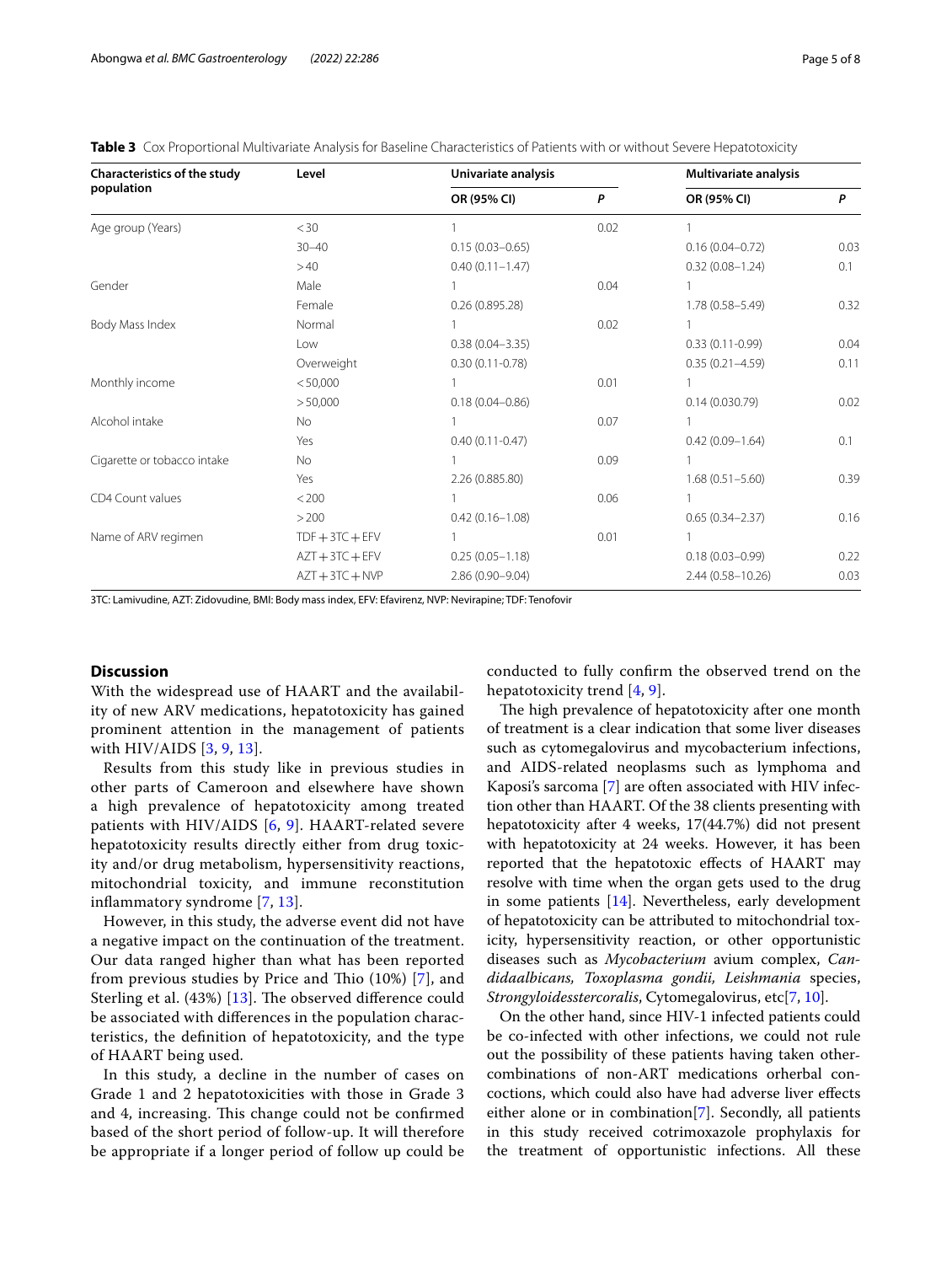factors have been reported to cause an increased level of transaminases [\[4](#page-7-8), [5,](#page-7-1) [7](#page-7-0)].

Our data reveal that elevated transaminases showed a signifcant positive linear relationship with an increase in the duration of treatment irrespective of the ARV regimen  $[5]$  $[5]$ . Thus, the hepatotoxicity seen in this study was mostly hepatocellular (increases in AST and ALT) than cholestatic (increases in ALP)  $[13, 14]$  $[13, 14]$  $[13, 14]$  $[13, 14]$  $[13, 14]$ . The observed severe hepatotoxicity was shown to develop as early as a month after starting treatment [\[4](#page-7-8), [15\]](#page-7-10).

Age was found to be a predictor of severe hepatotoxicity contrary to previous studies, [[16](#page-7-11)]. Our fndings showed that severe hepatotoxicity was signifcantly high among individuals aged<30 years contrary to previous studies conducted in other regions of Cameroon and elsewhere  $[5, 9, 13]$  $[5, 9, 13]$  $[5, 9, 13]$  $[5, 9, 13]$  $[5, 9, 13]$ . The most probable reason for the high prevalence in the group can be attributed to their lifestyle. This group is an active age group in terms of social activities such as high intake of alcohol (63% vs. 53.5% vs. 43.3%) and cigarette smoking (48.1% vs. 30.0% vs. 11.6%)that have been shown to increase the levels of liver enzymes [[7](#page-7-0), [17,](#page-7-12) [18\]](#page-7-13). Secondly, there is a high probability that this group of individuals could also have taken other drugs including herbs to get healed.

Gender was analysed to see if it had an impact on hepatotoxicity. However, in this study, no association was observed according to multivariate analysis. The findings concurred with previous studies  $[4, 14]$  $[4, 14]$  $[4, 14]$  $[4, 14]$  but also contrary to other findings elsewhere  $[8, 13]$  $[8, 13]$  $[8, 13]$ . Given that the courses of HAART metabolism in humans are not gendered dependent  $[16]$  $[16]$ , this high prevalence could be associated with other social habits that are common with males rather than females. For instance, more males were found to consume alcohol more (55.4% vs. 44.6%) and cigarettes (62.9% vs. 27.1%) than femalesin this study.

Our observations suggest that body weight could bea major factor in determining the serum level of liver enzymes. Low BMI was found to be an independent predictor of severe hepatotoxicity. A fnding that confrms that good nutritional status at the start of HAART could be protective against early hepatotoxicity [\[3](#page-6-1), [4](#page-7-8)]. Studies have shown that an increase in serum ALT and AST levels could be associated with an increase in BMI as a result of anincrease in dietary fat content  $[19, 20]$  $[19, 20]$  $[19, 20]$  $[19, 20]$ . There is a high probability that underweight patients usually consume large amounts of dietary fat. A high level of dietary fat causes higher levels of oxidative stress and lipid peroxidation which results in oxidative stress leading to mitochondrial and DNA damage thus causing hepatocellular injury, activation of hepatic stellate cells hence increased levels of liver enzymes [[3,](#page-6-1) [20](#page-7-16)]. Furthermore, the use of NVP based regimen as recommended for low BMI patients often causes hepatotoxicity [\[10](#page-7-2)].

Monthly income has been shown to play an important role in the life of individuals. In this study low monthly income was another signifcant predictor of severe hepatotoxicity from the multivariate model. This group of persons usually have increased consumption of dietary fat and thus increase in their BMI that accounted for the increase in the liver enzyme. It has been reported that lower monthly income is associated with negative efects on the quality of life such as anxiety and depression symptoms that worsen their clinical conditions as a result making them prefer herbal and cheaper drug concoctions [[21,](#page-7-17) [22](#page-7-18)].

The prevalence of severe hepatotoxicity associated with NVP (57.1%) based regimen in this study was similar to other studies [[7,](#page-7-0) [10](#page-7-2), [13](#page-7-6)]. Furthermore, we realise that those who took  $AZT+3TC+NVP$  presented with elevated ALP. This confirms the fact that the use of NVP is associated with cholestatic liver enzyme elevations [\[13](#page-7-6)].

Alcohol consumption which is associated with elevated liver enzyme levels is most prevalent in most countries [[7,](#page-7-0) [16](#page-7-11), [18\]](#page-7-13). It has been reported that interactions between alcohol and HAART often appear to be crucial in the development of liver disease especially in HIV-1 infected patients [\[23\]](#page-7-19).Although the prevalence of severe hepatotoxicity was higher among those patients who took alcohol, alcohol intake only showed a trend in the univariate analysis fndings that concur with previous fndings [\[3](#page-6-1)]. This study findings show that alcohol consumption leads to weight gain hence high-level secretions of the liver enzyme especially in men  $[24, 25]$  $[24, 25]$  $[24, 25]$  $[24, 25]$ . There were significantly more men who were overweight and had high BMI with the majority of them having a signifcant high level of severe hepatotoxicity at 24 weeks. Furthermore, since the AST/ALT ratio at week 24 was  $<$  1.5, it is suggestive that, the experienced liver injury could be associated with HAART [\[25](#page-7-21)]. That is why we suggest that interpretation of these fndings be taken cautiously these fndings on the blood alcohols levels were not interpreted beforehand. In addition, the existing inconsistencies regarding the defnitions of alcohol consumption and diferent types of alcohol products being consumed could have misinterpreted the fndings.

Cigarette smoking has signifcantly been associated with increased levels of ALP and to a lesser extent AST and ALT [\[17](#page-7-12), [26–](#page-7-22)[28](#page-7-23)]. In this study, however, no signifcant efect on the liver enzymes was observed contrary to previous studies  $[26]$  $[26]$ . The observed high levels of liver enzymes as associated with hepatocellular damage resulting out of the production of numerous toxins like. nicotine that causes lipid peroxidation propagation which in return damages the biological cell membrane of the liver, or the increased production of pro-infammatory cytokines such as IL-1, IL-6, and TNF-α that results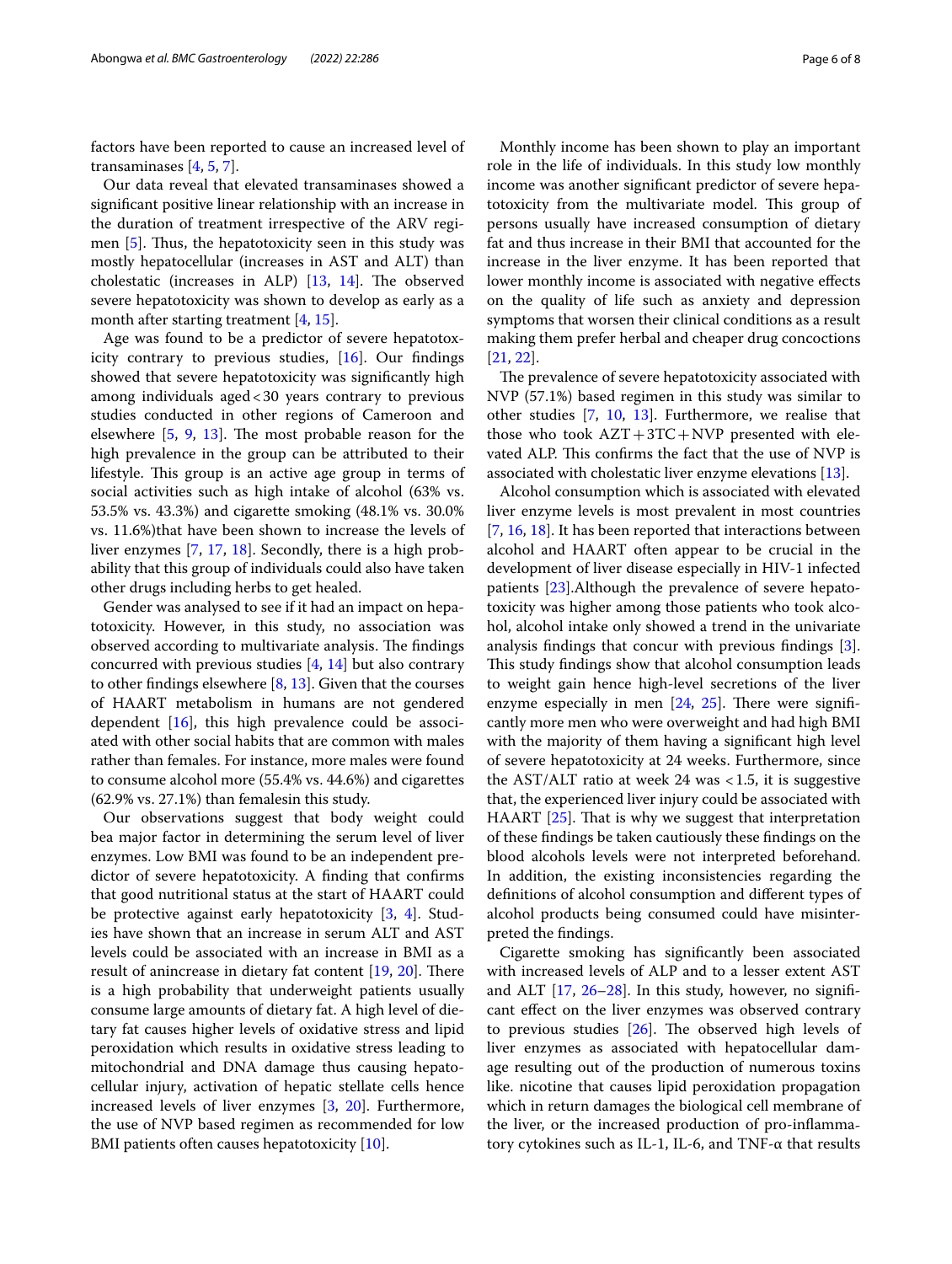in liver cell injury [[28](#page-7-23)[–30](#page-7-24)].Smoking has also been shown to further aggravate the pathogenic efects on theliver during the processing of alcohol and medications [[10,](#page-7-2) [27](#page-7-25),  $30$ . In addition, smoking could decrease CD4<sup>+</sup> T cells count and lowering of BMI hence a minor risk to liver toxicity [[17](#page-7-12), [29\]](#page-7-26).

Interestingly, in our study low  $CD4+T$  cell count was a minor risk factor for liver toxicity since low CD4<sup>+</sup>T cell count showed a trend with hepatotoxicity only in the univariate analysis. Our data also revealed that the high CD4<sup>+</sup>T cell count after 24 weeks is associated with a higher risk of hepatotoxicity in the adjusted multivariate analysis though it was insignifcant. Similar fndings have been reported by Price and Thio [[7\]](#page-7-0) This result attests to the fact that the use of NVP based regimen and high CD4<sup>+</sup> T cell count is a risk factor to the development of severe hepatotoxicity [[3](#page-6-1), [10,](#page-7-2) [13](#page-7-6)].

# **Conclusions**

Age group, Low baseline BMI, low monthly income, and use of  $AZT+3TC+NVP$  regimen were identified as independent risk factors for developing severe hepatotoxicity. Severe hepatotoxicity may arise more frequently with increased use of HAART. Thus, there is a need to educate the community of the potential risk factors (such as nutritional habits, alcohol, and smoking abstention) associated with severe hepatotoxicity in other to improve patient management and care.

#### **Recommendation**

The use of NVP based regimen should not be recommended for low BMI patientsand patients>40 years. The HAART regimen of those with severe hepatotoxicity should frst be altered and followed up before discontinuation.

#### **Limitations**

This study had some limitations as follows. The study design did not allow us to establish age, gender, and type of HAART balance ratio at recruitment. In addition, adequate drug adherence assessment and serum drug level estimation could not be performed due to the lack of facilities for such tests. The use of traditional herbs was not considered in this study with concurrent non TB medication. Lastly, liver histology could not be performed in these patients.

#### **Abbreviations**

3TC: Lamivudine; ALP: Alkaline phosphatase; ALT: Alanine aminotransferase; AST: Aspartate aminotransferase; AZT: Zidovudine; BMI: Body mass index; EFV: Efavirenz; NVP: Nevirapine; SEM: Standard error of mean; TDF: Tenofovir.

#### **Acknowledgements**

We are grateful to all the hospitals' management staff for allowing the research to be conducted in their institutions as well as the use of their equipment. We are greatly indebted to the participants in the study. We would like to acknowledge the effort of the laboratory staff during sample collection.

#### **Author contributions**

 Conceived and designed the experiments: LEA, AKN, FCN, JNT, PO; enrolled the patients: LEA, FCN ,ME, BJ, FH, SB, TCT, ECM and VN; Performed the experiments: LEA; data management and analysis: LEA, NE, ID; Contributed reagents/materials/analysis tools: LEA, NE, ID; prepared the manuscript: LEA, AKN, FCN, JNT, PO, NE, ID; read and approve the manuscripts: LEA, AKN, FCN, JNT, ME, BJ, FH, SB, TCT, ECM, VN and PO. All authors read and approved the final manuscript.

#### **Funding**

The study was non-funded by any organization.

#### **Availability of data and materials**

The dataset used for analyzed in this study is available from the corresponding author on request.

#### **Declarations**

## **Ethics approval and consent to participate**

The National Ethics Committee of Cameroon approved the study protocols. Informed written consent for those who could read and write while legal authorization from the next of kin for those who could not read and write was obtained from each participant before enrolment in the study. This study was performed in accordance with the principles of the declaration of Helsinki and its appendices.

#### **Consent for publication**

Written informed consent was obtained from patients for publication of the study result as an aggregate data. The data is available to the corresponding author on request.

#### **Competing interests**

We declare that we have no competing interests.

#### **Author details**

<sup>1</sup> Department of Biological Sciences, Faculty of Science, University of Bamenda, BP 39, Bamenda, North West Region, Cameroon. <sup>2</sup> Department of Microbiology, School of Pure and Applied Sciences, Kenyatta University, Nairobi, Kenya. 3 <sup>3</sup> Chantal Biya International Center for Research on the Prevention and Management of HIV/AIDS (CIRCB), Yaoundé, Cameroon. <sup>4</sup> Faculty of Medicine and Biomedical Sciences, University of Yaoundé I, Yaoundé, Cameroon. 5 <sup>5</sup> Baptist Convention Health Board, Mbingo Baptist Hospital, Bamenda, North West Region, Cameroon. <sup>6</sup> Bamenda Regional Hospital, Bamenda, North West Region, Cameroon.<sup>7</sup> Santa district health centre, Santa, North West Region, Cameroon. <sup>8</sup>Ndop district health centre, Ndop, North West Region, Cameroon.<br><sup>9</sup>Bali District Hoalth Contre, Bali, North West Pegion, Cameroon. <sup>10</sup>Bafut District. <sup>9</sup>Bali District Health Centre, Bali, North West Region, Cameroon. <sup>10</sup>Bafut District Hospitals, Bafut, North West Region, Cameroon.

Received: 21 May 2021 Accepted: 11 March 2022 Published online: 03 June 2022

#### **References**

- <span id="page-6-0"></span>USAIDS: Global AIDS Update http://www.unaids.org/en/resources/documents. 2016. Assessed on the 13/01/17.
- <span id="page-6-2"></span>2. Osakunor D, Obirikorang C, Fianu V, Asare I, Dakorah M. Hepatic enzyme alterations in HIV patients on antiretroviral therapy: A Case-Control Study in a Hospital Setting in Ghana. PLOS ONE. 2015;10:e0134449.
- <span id="page-6-1"></span>3. Wambani JR, Ogola PE, Arika WM, Rachuonyo HO, Kemboi NG, Lihana R, et al. Anti-retroviral drug hepatotoxicity and risk factors in HIV patients with or without hepatitis B and C: a review. J Infect Dis Ther. 2015; **3**:258.